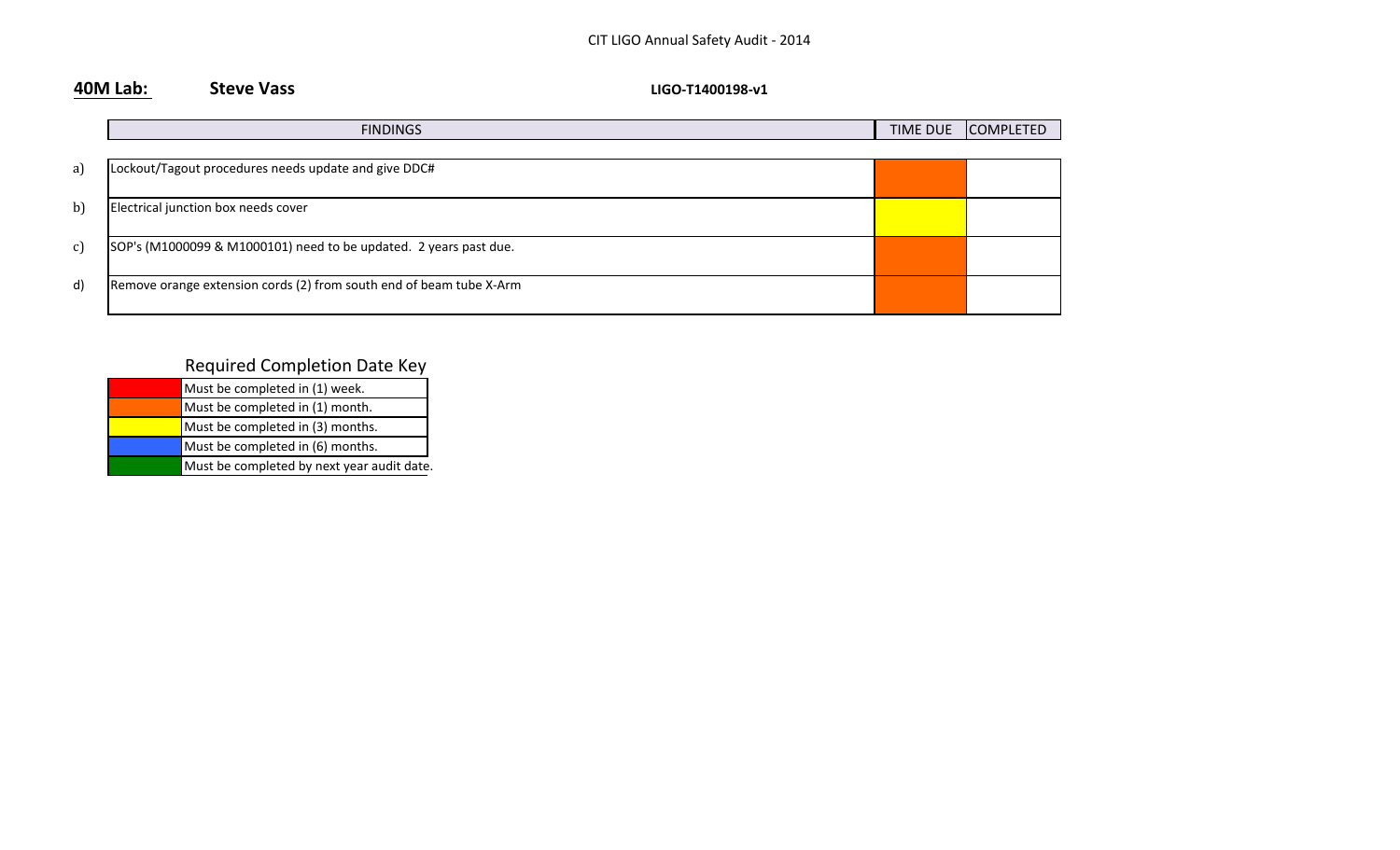## **Clean & Bake Lab:** Bob Taylor **Bob Taylor LIGO4T1400198-v1**

| <b>FINDINGS</b>                                                    | <b>TIME DUE</b> | <b>COMPLETED</b> |
|--------------------------------------------------------------------|-----------------|------------------|
|                                                                    |                 |                  |
| Leaf doorway inside cleanroom area blocked. Remove cart from door. |                 |                  |
|                                                                    |                 |                  |

| Must be completed in (1) week.             |
|--------------------------------------------|
| Must be completed in (1) month.            |
| Must be completed in (3) months.           |
| Must be completed in (6) months.           |
| Must be completed by next year audit date. |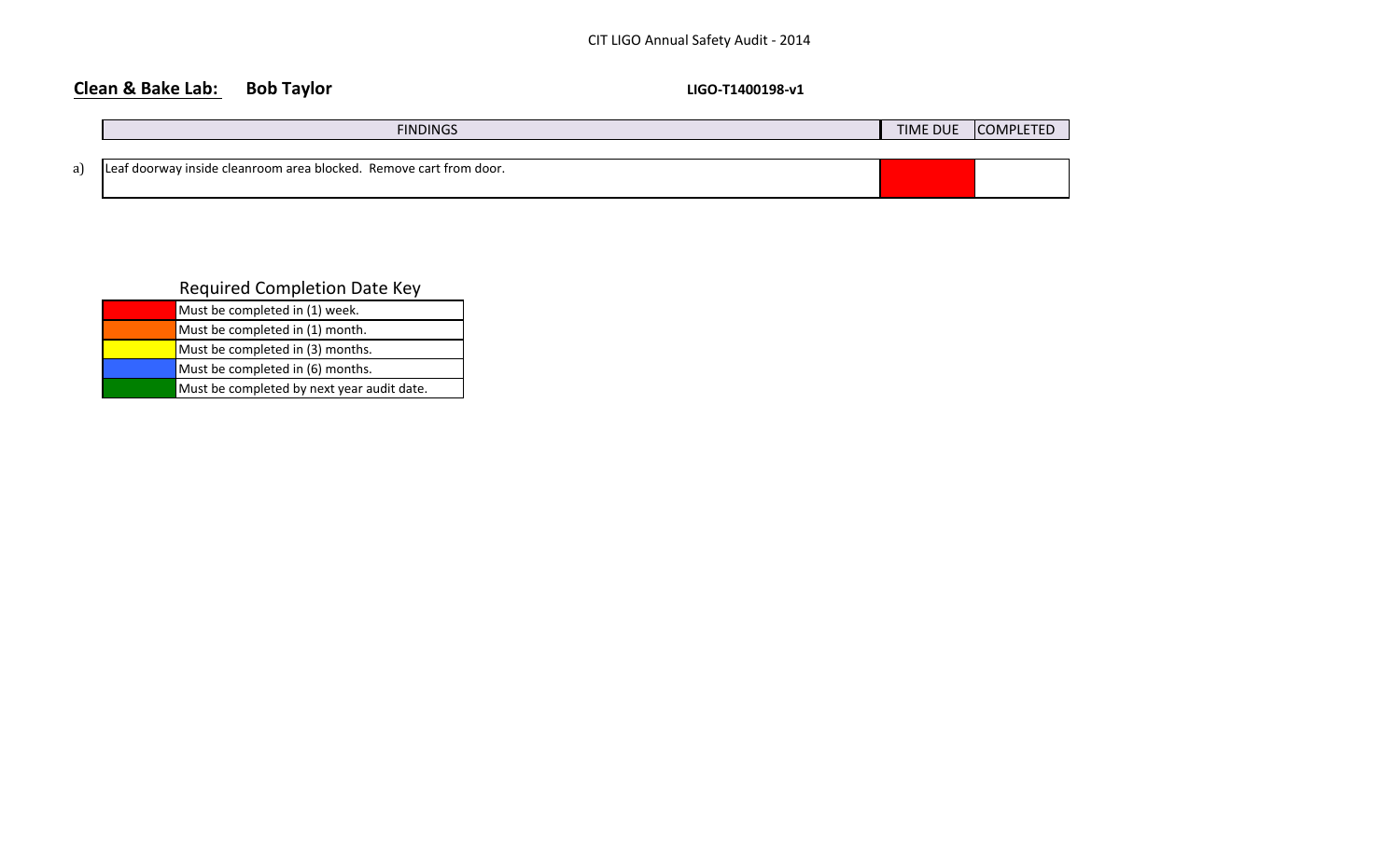| Bridge Annex 050 WB-Cryo-Lab Lab: |                                                                                                           | <b>Eric Gustafson</b> | LIGO-T1400198-v1 |          |                  |
|-----------------------------------|-----------------------------------------------------------------------------------------------------------|-----------------------|------------------|----------|------------------|
|                                   |                                                                                                           | <b>FINDINGS</b>       |                  | TIME DUE | <b>COMPLETED</b> |
| a)                                | Remove sterio speakers from ontop of cabinets. This is a repeat from 2013 audit.                          |                       |                  |          |                  |
| b                                 | General housekeeping needed. Large amount of used and new cleanroom booties laying on floor near doorway. |                       |                  |          |                  |

| Must be completed in (1) week.             |
|--------------------------------------------|
| Must be completed in (1) month.            |
| Must be completed in (3) months.           |
| Must be completed in (6) months.           |
| Must be completed by next year audit date. |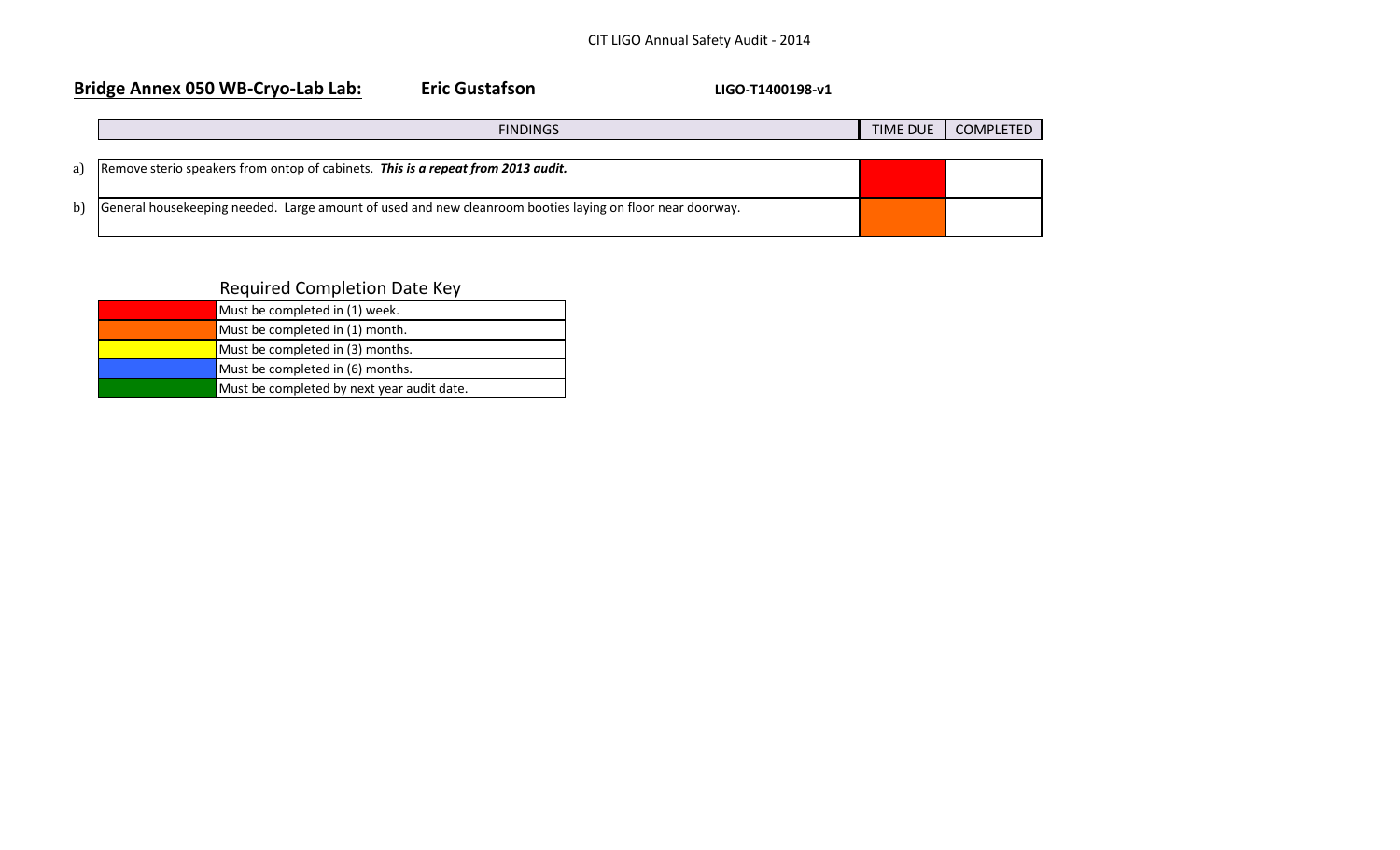## Bridge Annex 052 / Optics Coatings Lab: The Custafson The Custafson LIGO-T1400198-v1

|    | <b>FINDINGS</b>                                                                                                            | <b>TIME DUE</b> | <b>COMPLETED</b> |
|----|----------------------------------------------------------------------------------------------------------------------------|-----------------|------------------|
| a) | Fire sprinkler head blocked by laser curtain. Move curtainmust have an 18" clearance.                                      |                 |                  |
| b  | Install fire proof stuffing into wall penetration. PMA responsibility.                                                     |                 |                  |
| C) | Eyewash station blocked by boxes. Must keep access to wash station at all times. This is a repeat finding from 2013 audit. |                 |                  |

| Must be completed in (1) week.             |
|--------------------------------------------|
| Must be completed in (1) month.            |
| Must be completed in (3) months.           |
| Must be completed in (6) months.           |
| Must be completed by next year audit date. |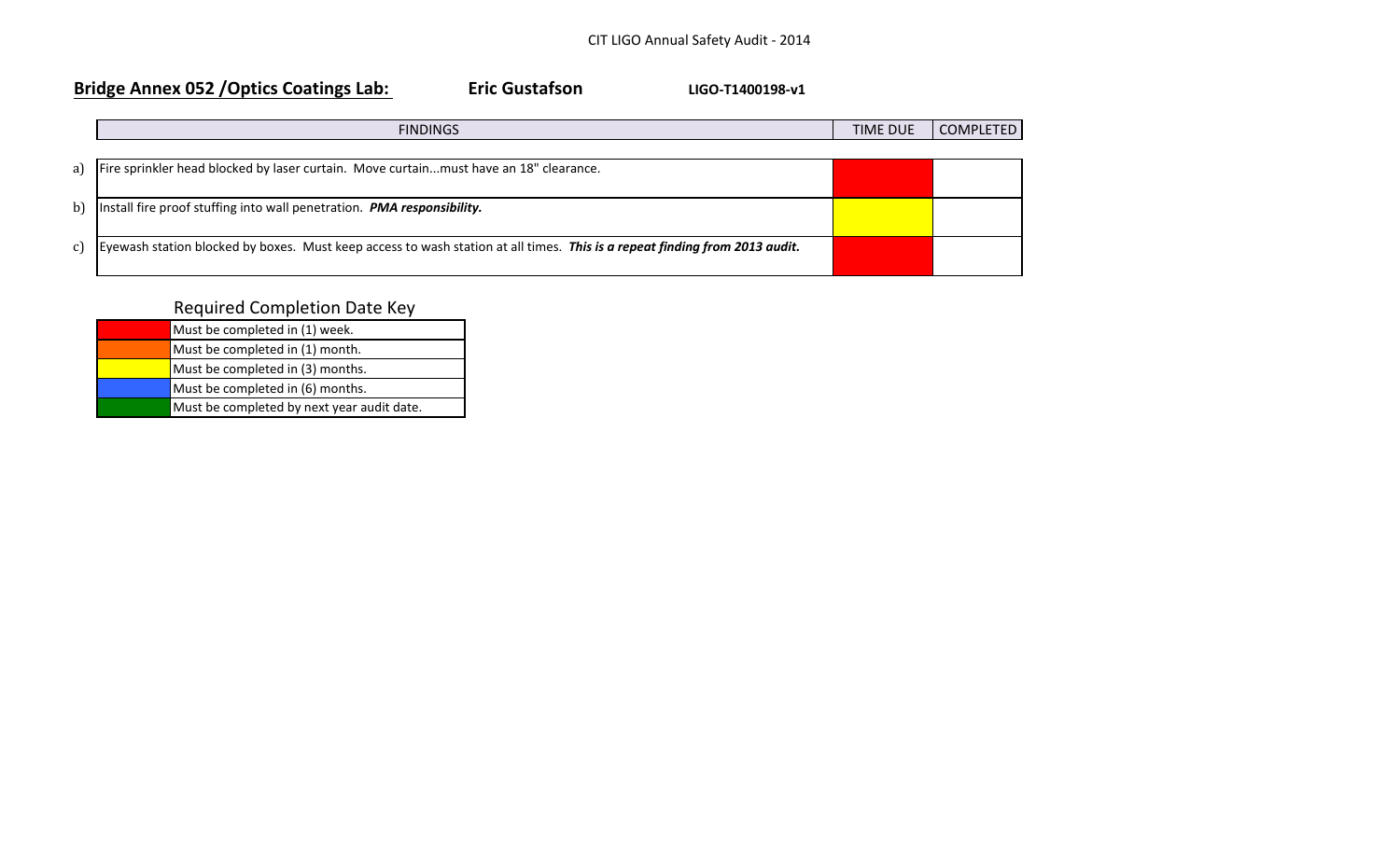## **Bridge Annex-058C / Top Hat Lab:** Jan Harms **LIGO-T1400198-v1**

|    | <b>FINDINGS</b>                                                                                              | <b>TIME DUE</b> | <b>COMPLETED</b> |
|----|--------------------------------------------------------------------------------------------------------------|-----------------|------------------|
|    |                                                                                                              |                 |                  |
| a) | Chemicals left outside of stroage cabinet. When not in use, must be placed back into flammable cabinet.      |                 |                  |
|    |                                                                                                              |                 |                  |
| b) | General housekeeping. Tidy up room and leave walkways clear.                                                 |                 |                  |
|    |                                                                                                              |                 |                  |
| C) | Small cabinet blocking access to electrical disconnect box on wall. Must remain clear for quick/easy access. |                 |                  |
|    |                                                                                                              |                 |                  |

| Must be completed in (1) week.             |
|--------------------------------------------|
| Must be completed in (1) month.            |
| Must be completed in (3) months.           |
| Must be completed in (6) months.           |
| Must be completed by next year audit date. |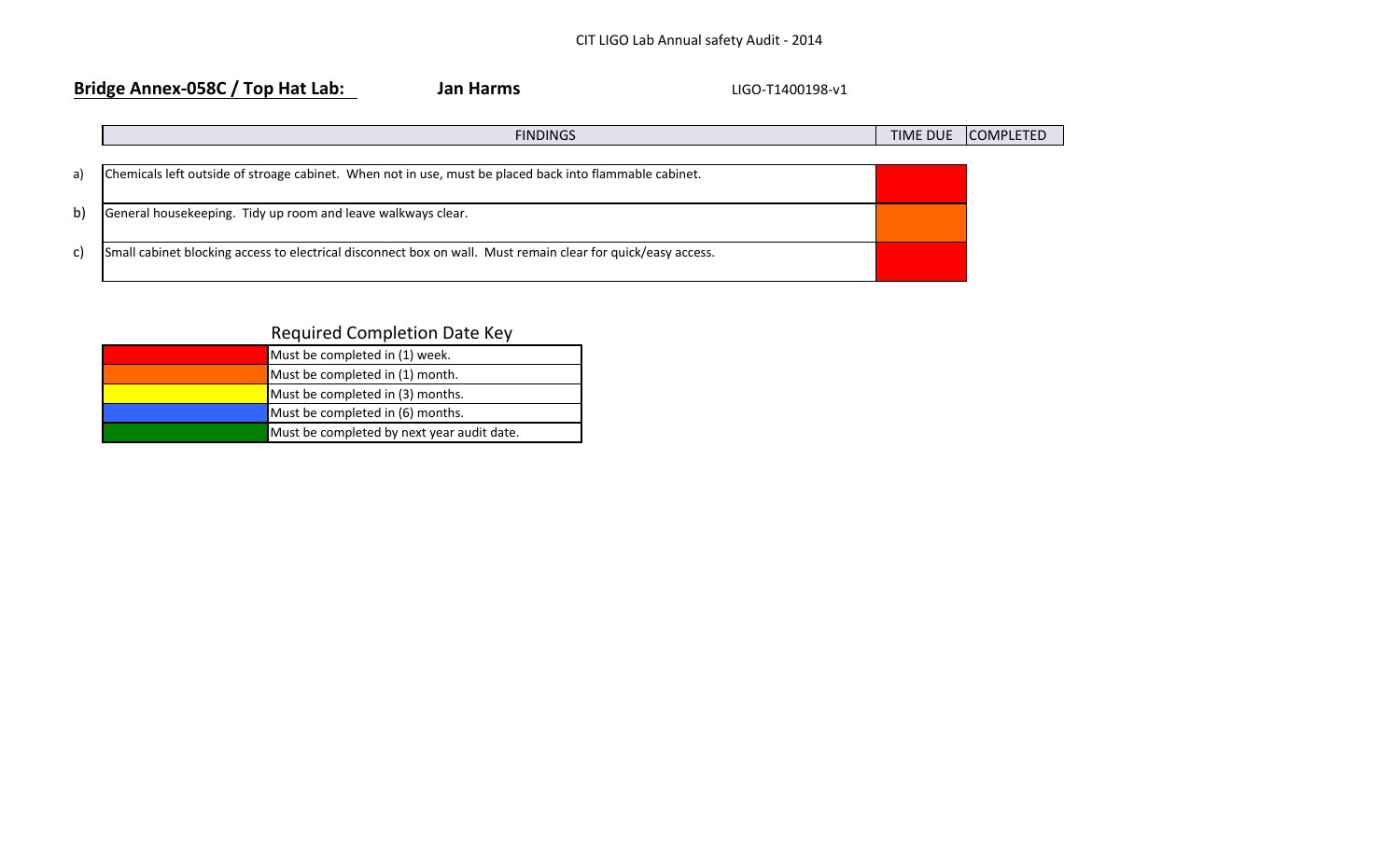|    | <b>Downs #214</b><br><b>Todd Etzel</b><br>LIGO-T1400198-v1                                        |          |           |
|----|---------------------------------------------------------------------------------------------------|----------|-----------|
|    | <b>FINDINGS</b>                                                                                   | TIME DUE | COMPLETED |
| a) | Verticle milling machine needs to be bolted to floor to prevent tipping over. PMA responsibility. |          |           |

| Must be completed in (1) week.             |
|--------------------------------------------|
| Must be completed in (1) month.            |
| Must be completed in (3) months.           |
| Must be completed in (6) months.           |
| Must be completed by next year audit date. |